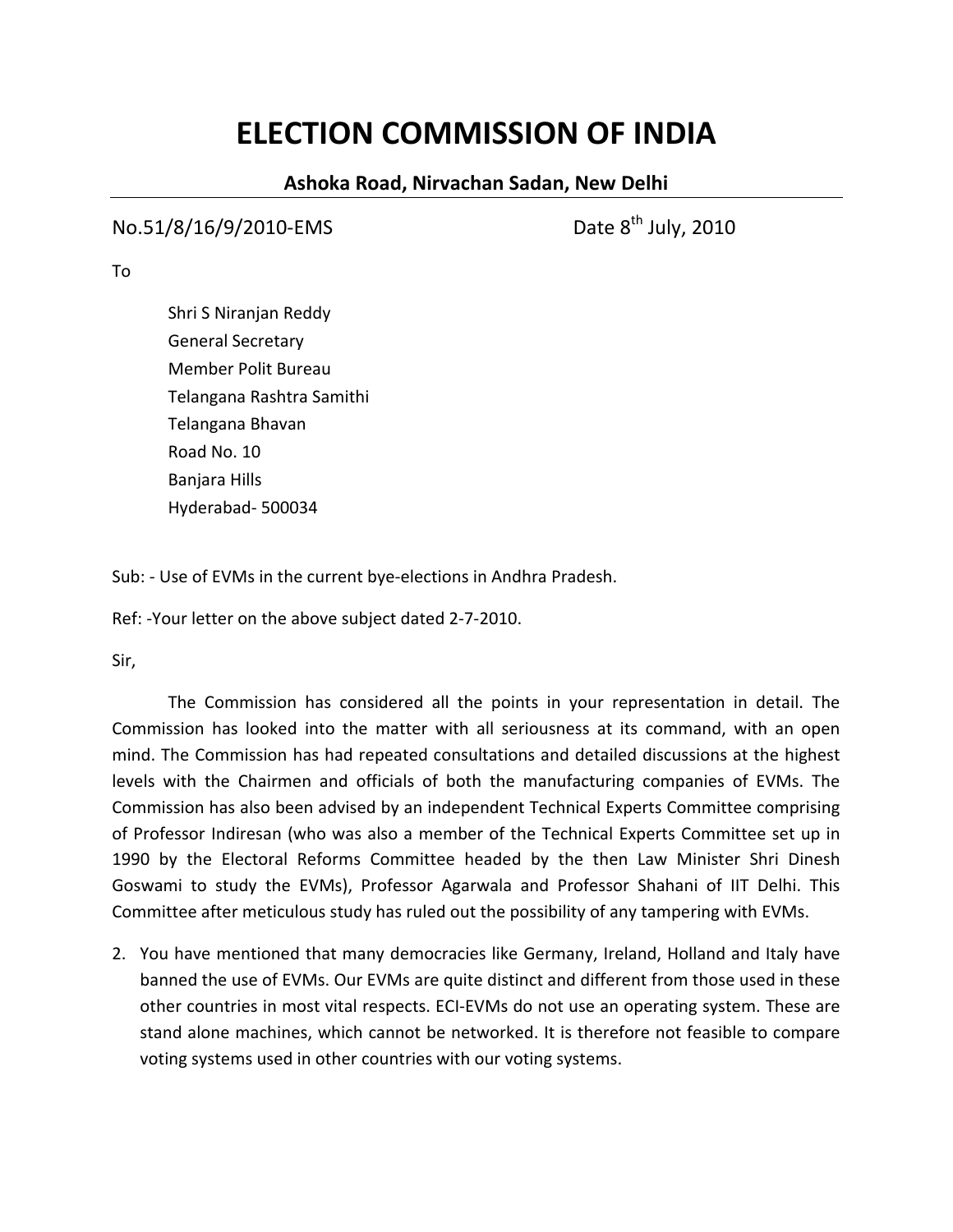- 3. The Commission has in place detailed instructions on strict administrative safeguards to be followed for the use of EVMs wherein there is accountability by Government Officials at every stage and participation of Political Parties at every stage. Recently the Commission has also issued fresh instructions that even First Level Checking (FLC) of EVMs should be done in the presence of representatives of Political Parties. Your party representatives were present during the FLC and have participated in the FLC on  $6^{th}$  and  $7^{th}$  July 2010.
- 4. Shri V V Rao had filed W.P. (C) No. 229/2009 before the Supreme Court. The Apex Court disposed of the petition with the directions that the petitioner should first approach the Election Commission. The Commission immediately invited Shri V V Rao. Shri V V Rao came to the Commission on  $17<sup>th</sup>$  August and  $3<sup>rd</sup>$  September 2009. Shri Rao was not able to demonstrate tamperability of EVMs and wanted more time. The Commission again invited Shri V V Rao several times to come to the Commission between  $29<sup>th</sup>$  and  $31<sup>st</sup>$  December 2009, on  $19<sup>th</sup>$  January 2010,  $10<sup>th</sup>$  February 2010 and between  $19<sup>th</sup>$  and 22<sup>nd</sup> March 2010. However he did not come to the Commission. He has been given another opportunity by the Commission to come between 20<sup>th</sup> and 23<sup>rd</sup> July 2010.
- 5. The Commission has provided ample opportunity to every person who raised the possibility of tamperability of EVMs to come and make a demonstration before the Commission. Shri Kirit Somaiya met the Commission on  $7<sup>th</sup>$  August 2009, Shri Omesh Saigal met the Commission on  $8<sup>th</sup>$  August 2009, Dr Satinath Choudhary came on  $8<sup>th</sup>$  August 2009 and Shri G K Mani came on  $27<sup>th</sup>$  August 2009. It may be pointed out that nobody has been able to demonstrate any tamperability of ECI‐EVMs either to the Commission or to any Court.
- 6. It has been brought to the notice of the Commission that certain individuals have shown on TV a particular EVM which was apparently doctored to show results in favor of a particular candidate. It was apparent from the show that it was a machine stolen from the lawful custody of the DEO in which some components had been unauthorizedly replaced. This matter is being investigated by the Maharashtra Police. This EVM is thus a fake EVM having ceased to be the official EVM of the Commission and manipulation of results on such a fake machine cannot be given any credence to question the credibility of the EVM voting system. It may be noted that several High Courts have upheld the use of EVMs. The Karnataka High Court in EP No. 29/1999 Michael B Fernandes Vs. C K Jaffer Sharief and others has observed in judgment dated  $5<sup>th</sup>$  February 2004: "this (ECI-EVM) invention is undoubtedly a great achievement in the electronic and computer technology and a National pride". The Kerala High Court in EP No. 4 of 2001 T A Ahammed Kabeer Vs. A A Azeez and others in judgment dated  $9<sup>th</sup>$  January 2002 has also recorded its appreciation of the efficiency of ECI-EVMs.
- 7. Non-tamperability of EVMs was also explained to your party representatives by the CEO Andhra Pradesh when they submitted a copy of your representation to him. In view of the above having considered all aspects, the Commission has issued a notification on 05‐07‐